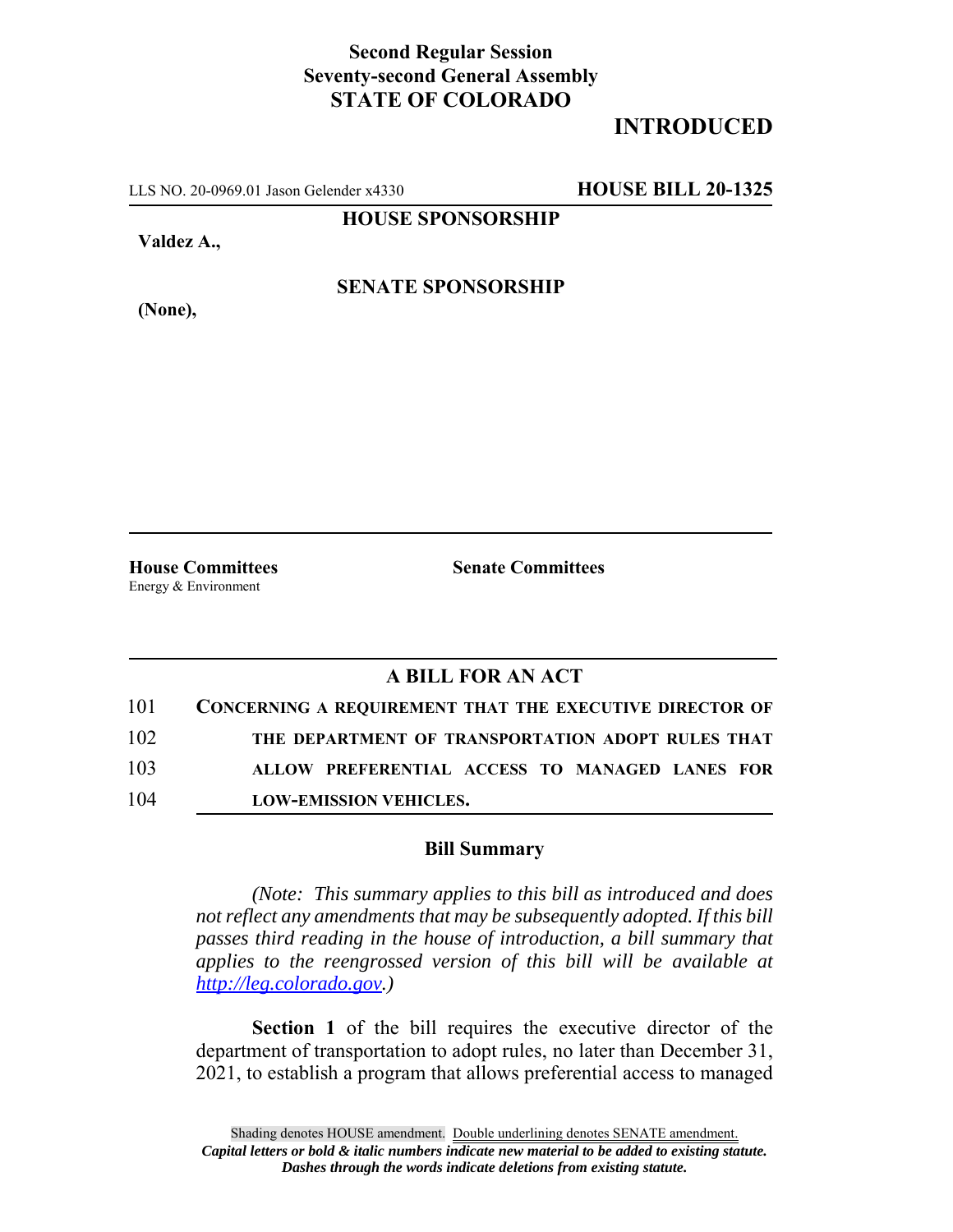lanes for low-emission vehicles (LEVs) regardless of the number of vehicle occupants. The rules may:

- ! Require a LEV owner to pay an annual fee to enroll the owner's LEV in the program;
- ! Limit the number of LEVs eligible for the program;
- ! Limit the number of years that a LEV is eligible for a program;
- ! Treat different classes of LEVs differently;
- ! Allow preferential access to all or only a subset of managed lanes; and
- ! Allow either free or reduced toll access to any given toll lane or high occupancy toll lane.

Section 1 also defines the terms "low-emission vehicle" and "managed lane" as well as other terms used in the definition of low-emission vehicle.

**Section 2** repeals the statutory authority for an existing program, which is expiring on May 31, 2020, due to a change in federal law, under which a limited number of low-emission vehicles are allowed free access to managed lanes regardless of the number of vehicle occupants.

1 *Be it enacted by the General Assembly of the State of Colorado:*

2 **SECTION 1.** In Colorado Revised Statutes, **add** 43-1-126 as

3 follows:

 **43-1-126. Managed lanes - program to allow preferential access for low-emission vehicles - rules - definitions.** (1) NO LATER THAN DECEMBER 31, 2021, THE EXECUTIVE DIRECTOR SHALL PROMULGATE RULES, IN ACCORDANCE WITH ARTICLE 4 OF TITLE 24, TO CREATE A PROGRAM THAT ALLOWS ELIGIBLE LOW-EMISSION VEHICLES PREFERENTIAL ACCESS TO MANAGED LANES REGARDLESS OF THE NUMBER OF VEHICLE OCCUPANTS. THE RULES MAY:

11 (a) REQUIRE THE OWNER OF A LOW-EMISSION VEHICLE TO PAY AN 12 ANNUAL FEE TO ENROLL THE VEHICLE IN THE PROGRAM;

13 (b) DETERMINE THE NUMBER AND TYPES OF LOW-EMISSION 14 VEHICLES THAT ARE ELIGIBLE FOR THE PROGRAM, WHICH DETERMINATION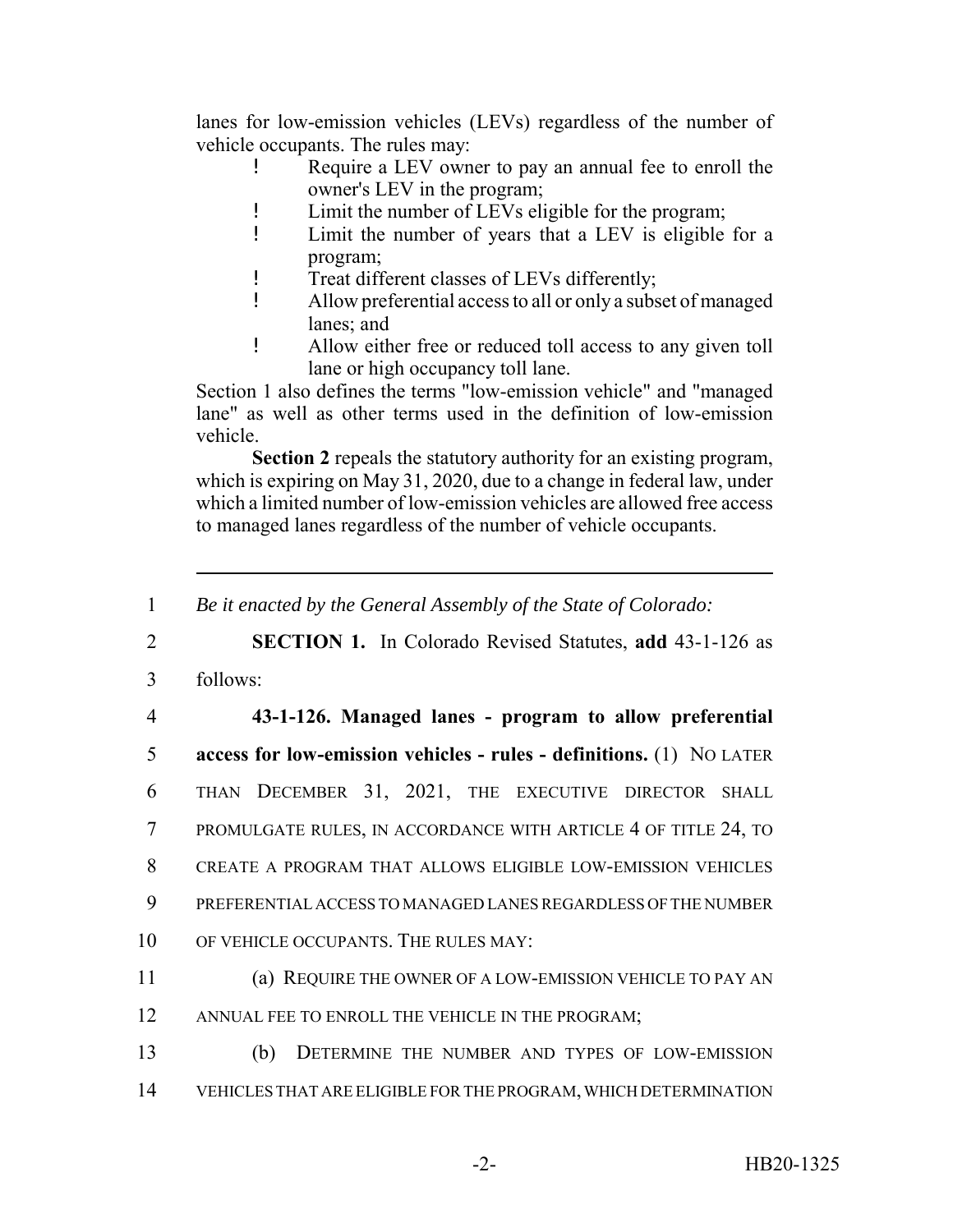MAY INCLUDE:

2 (I) LIMITS ON THE TOTAL NUMBER OF LOW-EMISSION VEHICLES ELIGIBLE FOR THE PROGRAM;

 (II) LIMITS ON THE NUMBER OF YEARS FOLLOWING ITS INITIAL PURCHASE AS A NEW VEHICLE THAT A LOW-EMISSION VEHICLE IS ELIGIBLE FOR A PROGRAM; AND

 (III) DIFFERENT TREATMENT OF DIFFERENT CLASSES OF LOW-EMISSION VEHICLES;

 (c) ALLOW PREFERENTIAL ACCESS TO ALL MANAGED LANES OR TO ONLY A SUBSET OF MANAGED LANES; AND

11 (d) ALLOW EITHER FREE OR REDUCED TOLL ACCESS TO ANY TOLL 12 LANE OR HIGH OCCUPANCY TOLL LANE.

(2) AS USED IN THIS SECTION:

 (a) "CRITERIA AIR POLLUTANT" MEANS CARBON MONOXIDE, GROUND-LEVEL OZONE, LEAD, NITROGEN DIOXIDE, PARTICULATE MATTER, OR SULFUR DIOXIDE.

 (b) "GREENHOUSE GAS" MEANS A GAS, OTHER THAN WATER VAPOR, THAT CONTRIBUTES TO THE GREENHOUSE EFFECT BY ABSORBING INFRARED RADIATION EMITTED FROM THE SURFACE OF THE EARTH AND RERADIATING IT BACK TO THE EARTH'S SURFACE AND INCLUDES CARBON DIOXIDE, METHANE, NITROUS OXIDE, HYDROFLUOROCARBONS, PERFLUOROCARBONS, AND SULFURHEXAFLUORIDE.

 (c) "LOW-EMISSION VEHICLE" MEANS A MOTOR VEHICLE WITH A GROSS VEHICLE WEIGHT OF TWENTY-SIX THOUSAND POUNDS OR LESS THAT IS:

26 (I) A ZERO-EMISSION VEHICLE THAT PRODUCES ZERO EXHAUST EMISSIONS OF ANY CRITERIA AIR POLLUTANT, PRECURSOR POLLUTANT, OR